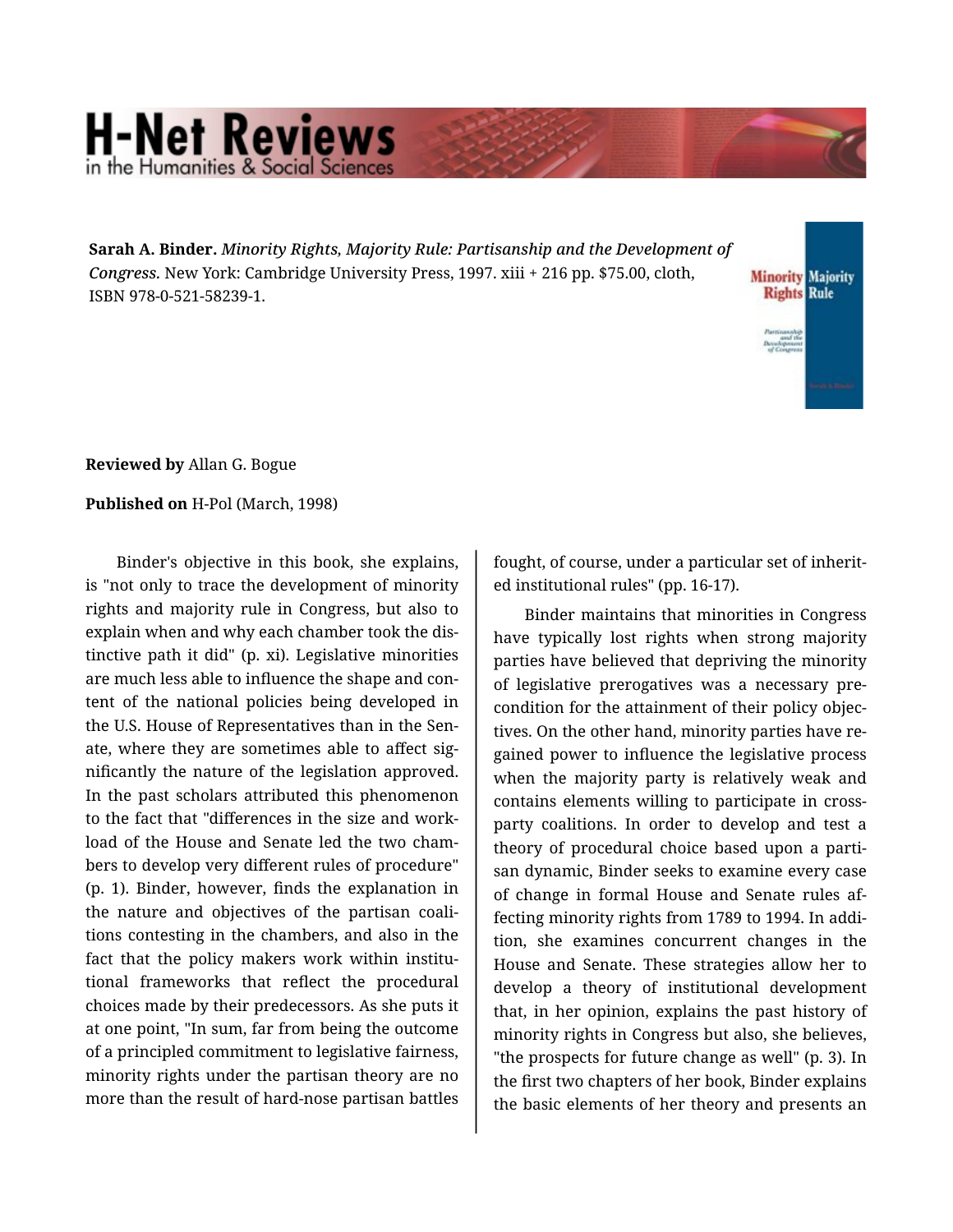overview of the development and suppression of rights in the two chambers of Congress. Chapter Three traces the early history of the previous question motion in both House and Senate. The next three chapters examine the general patterns of change in minority rights in the House of Rep‐ resentatives between 1789 and 1990. Following this series of chapters, Binder uses Chapter Seven to review the history of minority rights in the Sen‐ ate, ending her book with a short assessment of her findings. Short appendices provide a listing of instances of minority rights creation and suppres‐ sion in the two chambers, dated by year and con‐ gress, as well as short discussions of her methods of measuring congressional workload and party behavior.

Binder divides the history of Congress into three periods: a pre-party era, 1789-1830; a parti‐ san era, from the 1830s to the 1890s; and a period of declining parties, running from the early twen‐ tieth century to the present. She defines congres‐ sional minority rights as "procedural advantages protected from arbitrary change that enable members of the minority party to amend, debate, or obstruct the majority agenda" and a procedural advantage one that gives members or groups of members "preferential access to the legislative process at a particular stage of the game" (p. 21). "Rules advocated by the minority party to provide procedural advantages for the minority" are mi‐ nority rights. She includes within her definition of minority rights also "rules that have the effect of helping the minority party to challenge the majority ... regardless of the original purpose or sup‐ porting coalition of the rule" (p. 23).

In exploring the history of minority rights in both House and Senate, Binder tests a number of hypotheses or propositions. Initially she intro‐ duces a workload hypothesis: "the majority party will suppress minority rights when an increase in the level of demands on the chamber measurably increase the value of time for the majority" (p. 46). Central to her argument, however, is one concern‐

ing partisan behavior: "the majority party will suppress minority rights when both majority and minority party preferences are highly cohesive and when the two parties are polarized over poli‐ cy, encouraging the minority to adopt a strategy of obstruction (p. 47). In developing tests of hypothe‐ ses such as these, Binder for the most part uses a number of relatively simple measures of work load and party strength, along with Rice measures of party cohesion and difference, significance tests, and correlation coefficients. She refines some variables by using factor analysis.

In Chapter Three of the book, Binder exam‐ ines the decision of the House to place the motion for the previous question in that chamber's rules. That action, she shows, is much better explained by the partisan hypothesis than the workload hy‐ pothesis, even though this legislative development occurred in the pre-party era. She suggests also that the decision of the members of the House to add the previous question to their chamber's rules during this era, and that of the senators to eliminate the device from their rules, significantly affected later procedural development in the chambers.

In the three chapters that follow, Binder con‐ ducts a more general analysis of efforts to change the rules in ways that changed House and Senate procedures so as to affect the balance between majority and minority rights. Her data sets in‐ clude fifteen efforts to change House rules in fur‐ therance of minority rights between 1822 and 1993 and twenty-nine instances of attempts to suppress minority rights in that chamber. In the Senate she found a total of fourteen cases in which minority rights were addressed during the period, 1806-1986. She advances various proposi‐ tions descriptive of the processes of change, in‐ cluding the following: restrictive changes should reveal marked differences of opinion as between the majority and minority parties; extensive changes should be reflected by the presence of cross-party coalitions that include some majority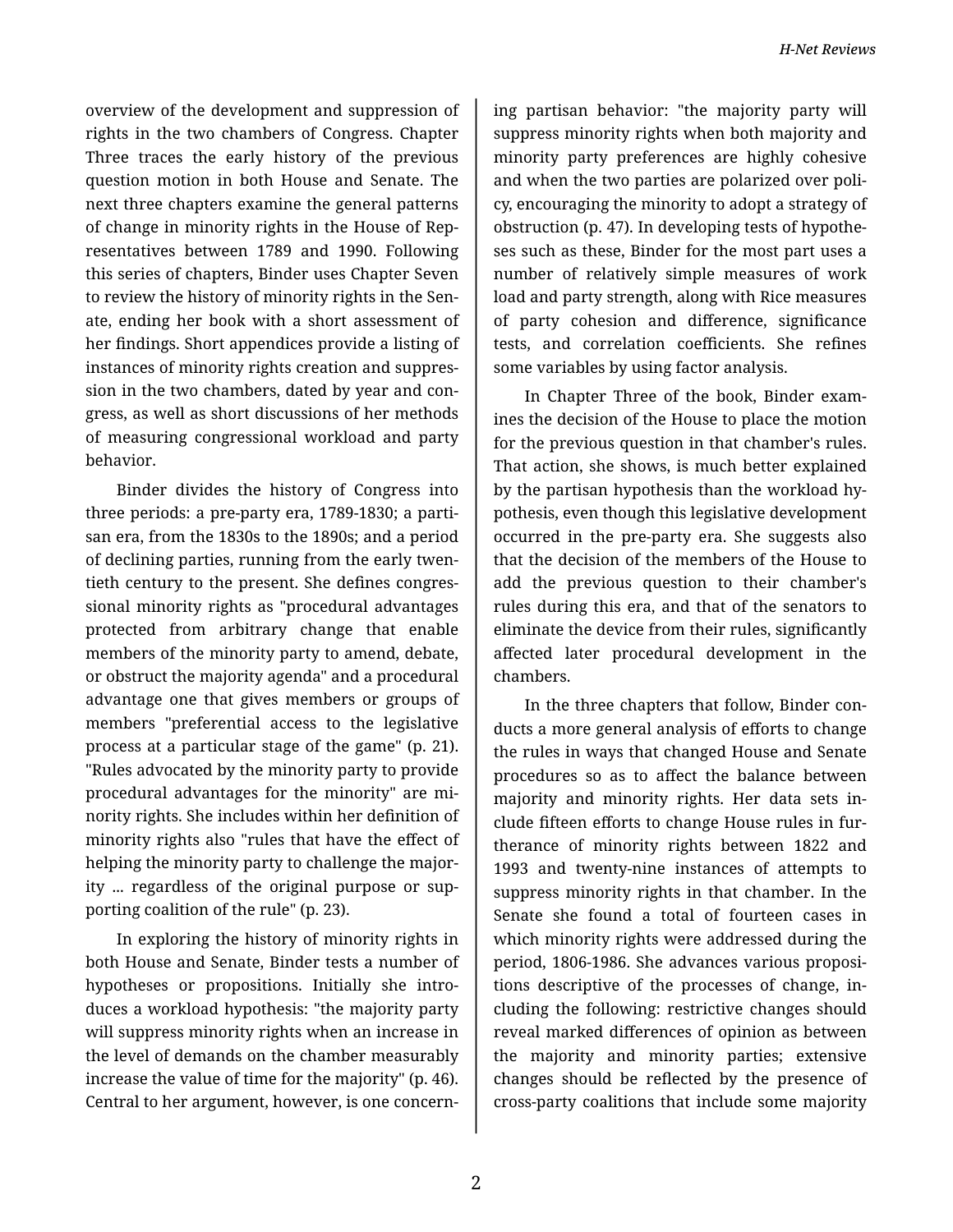party defectors; changes in procedural practice should be related to substantive policy proposals; and, the legislative issues in hand should be suffi‐ ciently important as to justify rule changes or to break party lines.

In analyzing her data Binder found that, in general, efforts to change rules so as to affect mi‐ nority rights produced strong partisan divisions, that efforts to extend minority rights involved cross-party coalitions, and that significant legisla‐ tive initiatives were at stake. Cross-party coali‐ tions trying to strengthen minority rights had leg‐ islative objectives that were sufficiently important to justify collaboration across party lines. By the end of the nineteenth century, Binder explains, the House of Representatives had become a parti‐ san, majoritarian chamber due to rule changes. Periodic efforts to change procedural rules in that body continued during the twentieth century, however, and examination of those cases revealed a partisan dynamic similar to that found in the partisan era prior to 1900. But the consider‐ able differences in attitude and procedure be‐ tween House and Senate, that were first clearly revealed by their differing views of the impor‐ tance of the previous question, still remained at the conclusion of the twentieth century.

Binder sketches in some detail the various ef‐ forts of the majority party to strengthen its con‐ trol over the congressional agenda in the House. By 1860, the previous question motion, little used in its early years, had been strengthened, the one hour rule adopted, explanations of amendments restricted to five minutes, and, by this time, a sim‐ ple majority could discharge a bill from commit‐ tee. But the disappearing quorum, calls for ad‐ journment, and other procedural gambits re‐ mained at the disposal of the obstructive. After the Civil War, efforts to further aid the majority party in controlling the business of the House cul‐ minated in the adoption of Reed's rules in the 1890s, allowing the Speaker to count members who were present but not voting as part of a quo‐

rum and to disregard dilatory motions, as well as including other provisions that placed additional power in the hands of this officer. Although the Democratic Party took control of the House in the congress following adoption of Reed's rules and repealed them, the leaders of that party soon re‐ stored most of the Reed package, producing a situation in which, largely through the enhanced rights of the speaker, the majority party possessed sweeping powers to structure floor debate and amending activity.

In surveying procedural developments in the House of Representatives during the twentieth century, Binder finds that the partisan dynamic continued to explain changes in the procedural rules in that chamber. The revolt of Republican progressives against Speaker Cannon and cre‐ ation of a cross-party alliance saw minority rights enhanced in the House, and during both the 1920s and 1930s minority elements were successful in improving their position by winning concessions, particularly in for floor action. With the emergence of a cross-party conservative coalition in the House during the late 1930s, efforts to change the balance of procedural power in the House ceased for all practical purposes until the mid 1960s. At this time liberal reform elements in the Democratic Party moved to weaken the control of older committee chairs and temporarily provided a setting in which the opposition gained addition‐ al rights, particularly concerning their participa‐ tion on committees. But as the Republicans gained additional leverage, the majority party moved to redress the balance. "By the early 1980s," claims Binder, "the Democrats had fine tuned House rules to limit most--but not all--avenues of minori‐ ty obstruction" (p. 164). By this time also, that par‐ ty was increasingly using special rules, approved by simple majority vote, to evade the require‐ ments of formal House rules. This practice in turn was producing a negative reaction by the time that the federal election of 1994 placed control of the House in Republican hands.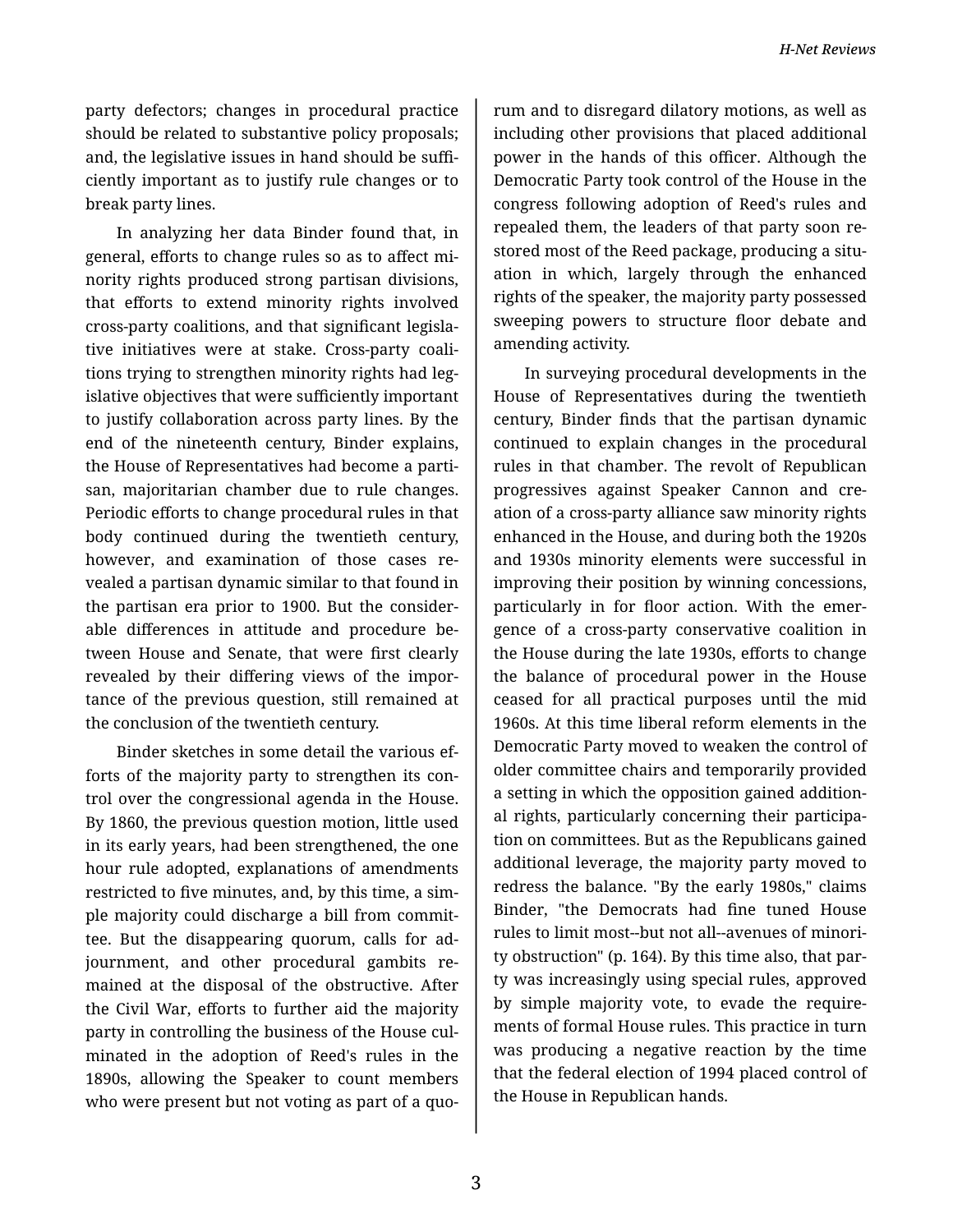In discussing procedural evolution in the U.S. Senate, Binder notes that the senators did on occa‐ sion seek to modify the rules of the chamber, these efforts sometimes supported by partisan and sometimes by cross-party majorities. But to a much greater extent than in the House, such ef‐ forts failed, due to the early failure of the senators to incorporate a motion for the previous question, thus leaving the threat of the filibuster in the hands of minorities. In the stress of World War I, senators finally adopted a cloture rule (Rule 22) under public and presidential pressure. That pro‐ cedural option, however, was well hedged in be‐ half of minorities as were subsequent cloture rules. In the Senate, rule-making has never fol‐ lowed the pattern of the House of Representa‐ tives; minority members have always succeeded in maintaining the right to debate and amend legislation on the Senate floor.

In a concluding few pages of assessment, Binder returns to the differences in procedure and style between the two chambers of the United States Congress. It has frequently been argued, Binder notes, that the increases in the member‐ ship of the House and in the scope of its legislative agenda made it reasonable that its members should have placed severe restrictions on individ‐ ual initiative and that, conversely, the smaller number of senators found it possible to transact their business with fewer restrictions. Binder finds this explanation unconvincing, preferring to work from the obvious fact that the Senate, like the House, has been a partisan theater. One ex‐ planatory proposition based on partisan theory might hold that, given their longer term of ser‐ vice, the majority senators have been reluctant to discard minority rights which they might wish to exercise themselves in the future. But Binder finds little evidence to support such an interpreta‐ tion. Short run considerations have usually moti‐ vated procedural change she finds. But also, she maintains that institutional context helps to shape results. When the senators discarded the previous question rule, it left the way open for the fili‐

buster and, as a result, rule changes in the Senate must usually have the backing of a strong biparti‐ san majority in contrast to the situation in the House of Representatives. Binder cautions, how‐ ever, that the partisan dynamic does not invari‐ ably prevail. For example, a rule change that might facilitate partisan objectives in a chamber at a particular time might not be implemented be‐ cause of its possible impact on public opinion or an impending election.

This is an extremely interesting book and one in which the author makes a convincing case for her various positions. It will, I am sure, be accept‐ ed for a long time as an important contribution to the history of the U.S. Congress, to the study of American congressional politics, and to our un‐ derstanding of institutionalization processes in the United States. To carry cogently an important topic across the full sweep of our national history in a book of 236 pages is an achievement in itself. Perhaps only they who have themselves engaged in hand to hand combat with the *Annals of Con‐ gress*, the*Congressional Globe*, the *Congressional Record*, and the *Journals* of the U.S. House and Senate can full appreciate the amount of labor that this study represents. It is also an impressive illustration of the analytical scope that can be achieved with the use of relatively simple quanti‐ tative methods.

No doubt specialists will find the occasional slip or omission; John Kasson, for example, repre‐ sented a district in Iowa rather than Illinois as suggested here, and, although it may have flowed through Binder's screening mechanisms, some members of the Civil War congresses had good reason to view the operation of the supplemen‐ tary oath of office approved at that time as im‐ pinging on minority rights. The occasional histori‐ an may believe that personal and leadership con‐ siderations were too much subordinated in this monograph to faceless majorities and minorities, and Binder does produce some murky sentences.